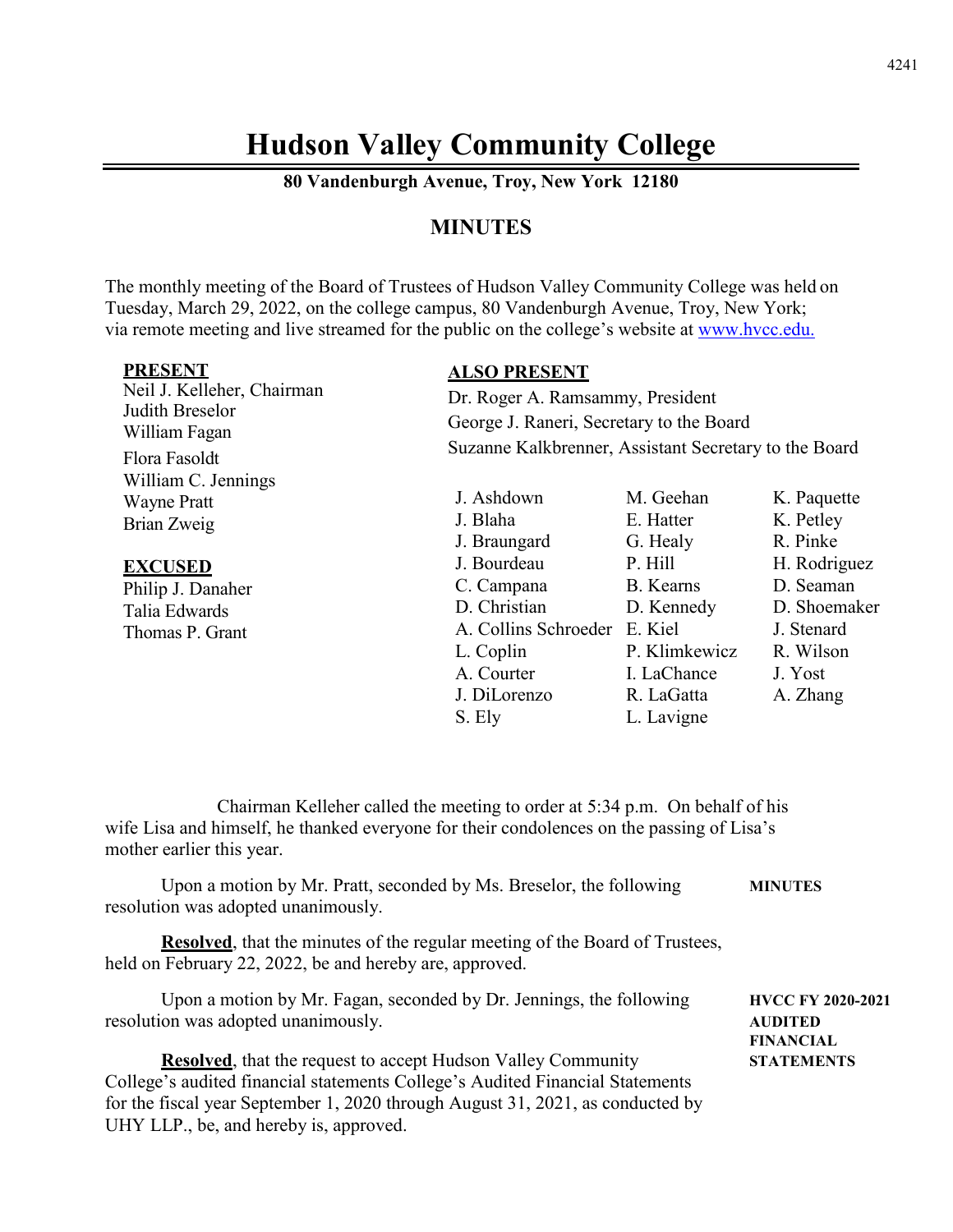Upon a motion by Dr. Jennings, seconded by Ms. Fasoldt, the following **CURRICULUM** resolution was adopted unanimously. **CHANGES**

**Resolved**, that the following curriculum changes, as recommended by the Academic Senate and the President, be, and hereby are, approved:

# *A. SCHOOL OF BUSINESS AND LIBERAL ARTS*

**1. English, Foreign Languages, and English as a Second Language**

#### *New Courses:*

# **ASLN 200 – American Sign Language and Deaf Culture III**

ASLN 200 is a continuation and expansion of ASLN 100 and 101. Along with these courses and ASLN 201, it will provide students with a strong foundation in American Sign Language and Deaf Culture. Knowledge of ASL and Deaf Culture can not only enhance students' understanding of and involvement with the deaf community--whether through social life, family life, or advocacy--it can also benefit them in their chosen field of work. While HVCC does not currently have a full program in ASL, these courses will help students transfer to colleges that do, and the skills and knowledge gained in these courses will be beneficial to people working in many different industries. There are no other SUNY community colleges in the capital district or the Adirondacks with courses beyond ASL II.

### **ASLN 201 – American Sign Language and Deaf Culture IV**

ASLN 201 is a continuation and expansion of ASLN 100,101, and 200. Along with these courses, it will provide students with a strong foundation in American Sign Language and Deaf Culture. Knowledge of ASL and Deaf Culture can not only enhance students' understanding of and involvement with the deaf community--whether through social life, family life, or advocacy--it can also benefit them in their chosen field of work. While HVCC does not currently have a full program in ASL, these courses will help students transfer to colleges that do, and the skills and knowledge gained in these courses will be beneficial to people working in many different industries. There are no other SUNY community colleges in the capital district and the Adirondacks with courses beyond ASL II.

#### *Changes to Existing Courses:*

#### **ENGL 102 - English Composition II**

Change in Prerequisites. With the creation of ENGL 100 and ESLS 100, it is necessary to include those courses as prerequisites to ENGL 102.

#### **ENGL 104 – English Composition II: Writing About Literature**

Change in Prerequisites. With the creation of ENGL 100 and ESLS 100, it is necessary to include those courses as prerequisites to ENGL 102. It was also discovered that ENGL 104 does not list ESLS 101 as a prerequisite. As ESLS is equivalent to ENGL 101, it should also be listed as a prerequisite.

# **ENGL 106 – English Composition II: Writing for Technicians**

Change in Prerequisites. With the creation of ENGL 100 and ESLS 100, it is necessary to include those courses as prerequisites to ENGL 102. It was also discovered that ENGL 104 does not list ESLS 101 as a prerequisite. As ESLS is equivalent to ENGL 101, it should also be listed as a prerequisite.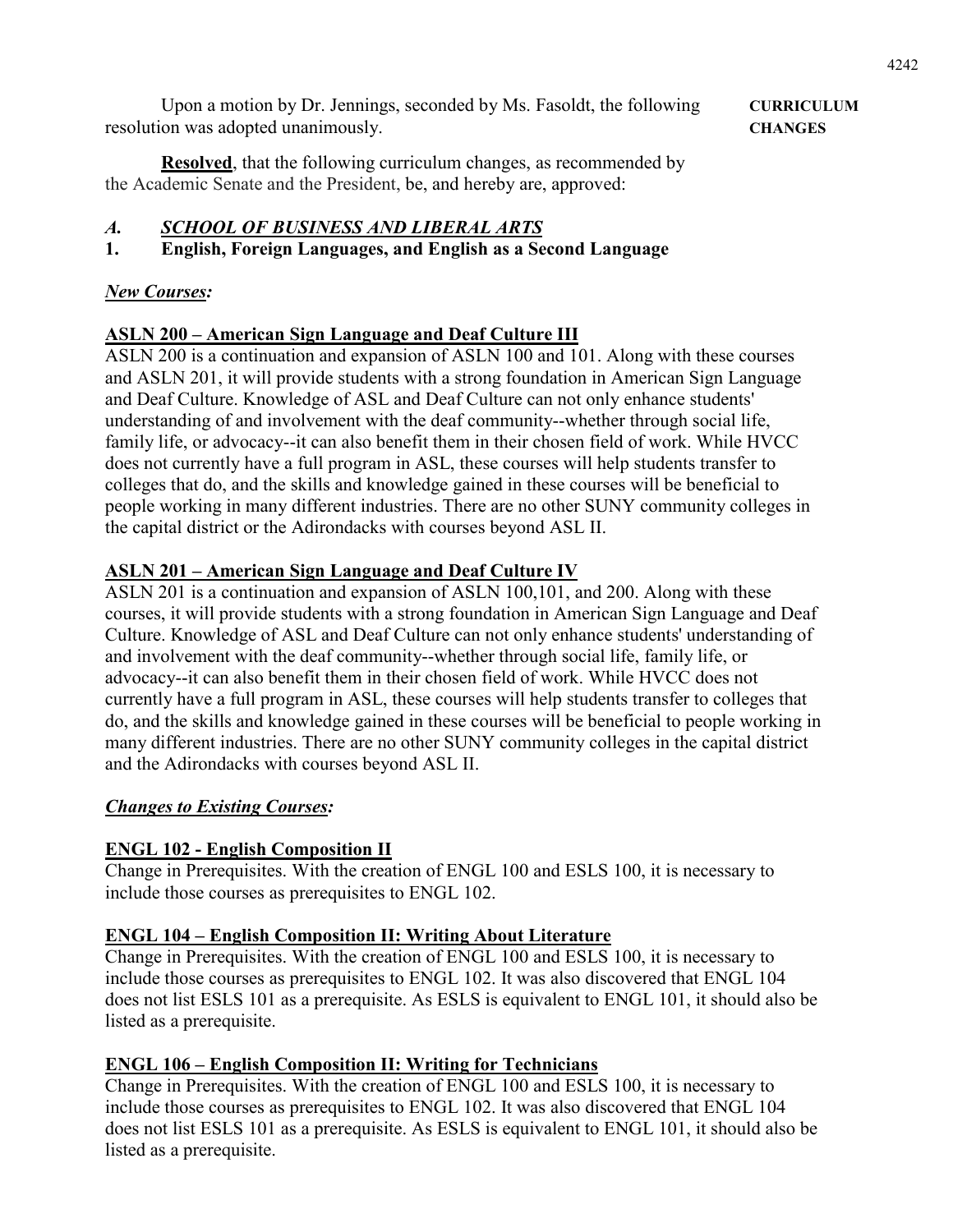### *B. SCHOOL OF HEALTH SCIENCES*

# **1. Cardiorespiratory & Emergency Medicine**

#### *Change to Existing Program/Certificate:*

#### **Health Sciences Certificate**

The purpose of the Health Science Certificate is to provide a matriculated program option for the students who do not meet the minimum requirements for the Health Science degrees. Previous entrance requirements would preclude students with GEDs from entering the certificate program. Additional classes have been developed and some have become deactivated since the inception of this certificate. The Restricted Elective category is being updated to better reflect courses currently offered.

# *C. SCHOOL OF STEM*

**1. Applied Technologies**

### *New Certificate:*

#### **Electric and Autonomous Vehicles**

To better prepare the automotive workforce for the wave of electric vehicles entering the market, Hudson Valley Community College is proposing Electric and Autonomous Vehicles Certificate that focuses on the diagnosis and repair of Hybrid, Autonomous and Electric Vehicle Systems. This 1 year, 28 credit Certificate will walk students through all the related technologies associated with hybrid and electric vehicles, as well as advanced driver assistance systems (ADAS) and vehicle cyber-security. With industry support, we hope to graduate jobready students each year, helping to fill the upcoming needs of this emerging sector.

#### *Change to Existing Programs:*

#### **Electrical Construction and Maintenance, A.O.S.**

Change in Degree Requirements. The reason for the change from MATH 105, Applied Technical Mathematics I and MATH 106 Applied Technical Mathematics II to Restricted Mathematics Elective is to provide students who have completed a higher level Mathematics course more efficient advisement without extra paperwork. The Mathematics Department impact may see enrollment changes in Mathematics courses.

#### **Heating/Air Conditioning/Refrigeration Technical Services, A.O.S**

Change in Degree Requirements. The reason for the change from MATH 105, Applied Technical Mathematics I to Restricted Mathematics Elective is to provide students who have completed a higher level Mathematics course more efficient advisement without extra paperwork. This change will give HVAC students more efficient advisement sessions.

#### *Change to Existing Courses:*

#### *AUTO 281 Motors and Control*

Change in Prerequisites. The change is for CISS 100 Introduction to Computing and Information Science and AUTO 280 Electric and Hybrid Vehicles to be removed from the Prerequisite and add to Pre or Co-requisite to allow students to enroll in the Electric and Autonomous Vehicles Certificate.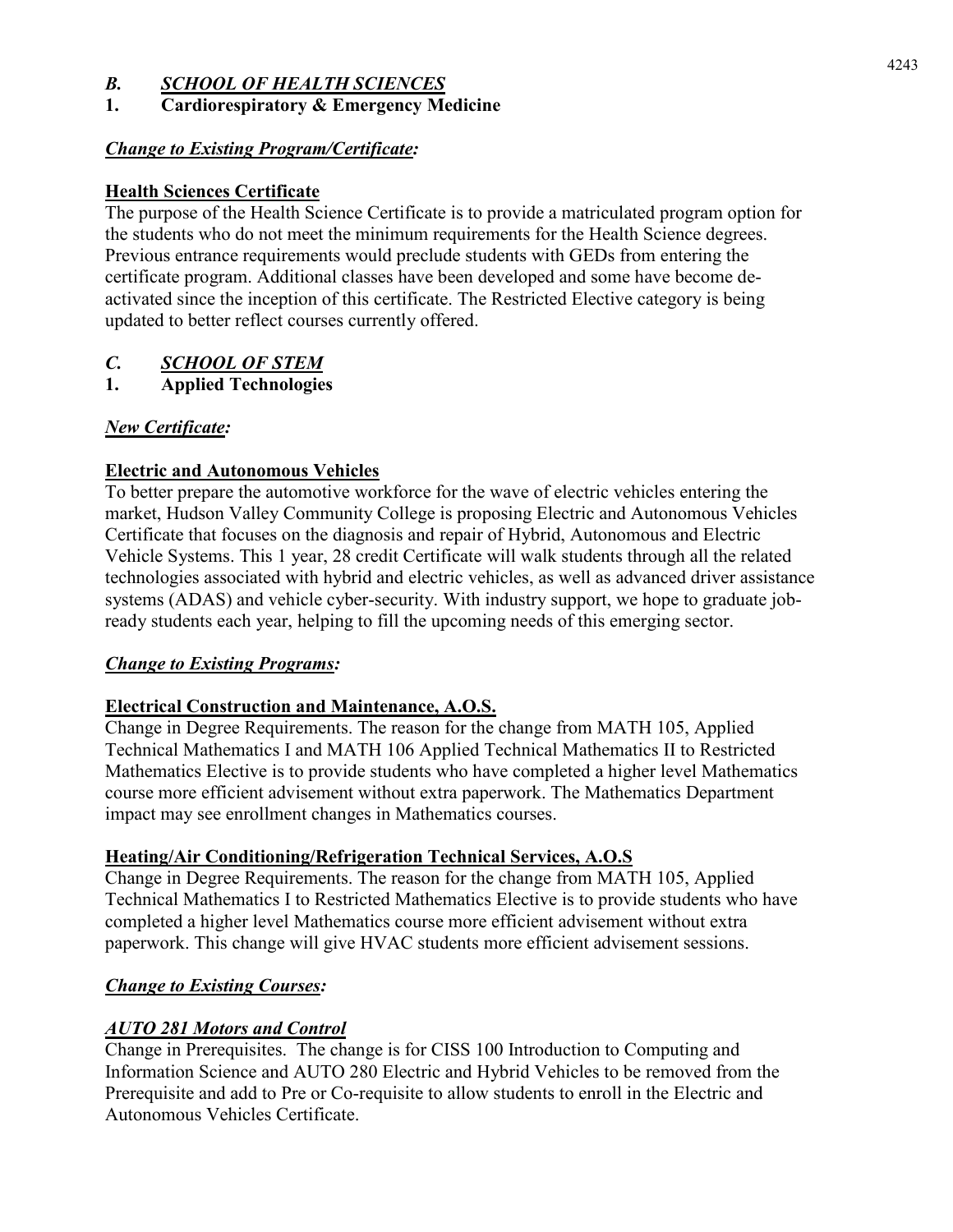#### **AUTO 285 Vehicle Data Security**

Change in Prerequisites. The change is for ELET 120 Personal Computer Hardware to be removed from the Prerequisite and add to Pre or Co-requisite to allow students to enroll in the Electric and Autonomous Vehicles Certificate.

Upon a motion by Ms. Fasoldt, seconded by Mr. Fagan, the following **FACULTY STUDENT** resolution was adopted unanimously. **ASSOCIATION (FSA)**

**Resolved**, that the request to approve the Faculty Student Association's **BUDGET, FY 2022-2023** operating budget for fiscal year 2022-2023, totaling \$ 6,767,266 in revenues and and \$ 6,765,548 in expenditures, as approved by the Faculty Student Association Board of Directors on March 7, 2022, be, and hereby is, approved.

Upon a motion by Ms. Breselor, seconded by Mr. Pratt, the following **2022 RETIREMENT** resolution was adopted unanimously. **INCENTIVE** 

**Resolved**, that the request for approval of the 2022 Retirement Incentive **HVCC FACULTY** Program for the Hudson Valley Community College Faculty Association, be, and **ASSOCATION** hereby is, approved. The resolution shall read as follows:

#### **RESOLUTION APPROVING A 2022 RETIREMENT INCENTIVE PROGRAM FOR THE HUDSON VALLEY COMMUNITY COLLEGE FACULTY ASSOCIATION**

**WHEREAS**, The College has proposed providing the benefits of a one-time (1) Retirement Incentive Program for eligible employees of the Faculty Association who retire with an effective date of retirement during the open period commencing on March 15, 2022 and ending on May 15, 2022; and

**WHEREAS,** Eligible employees must be a minimum of fifty-five (55) years of age with twenty (20) years of equivalent full-time service at Hudson Valley Community College with a combined total of age and service totaling at least seventy-five (75) years; and

**WHEREAS,** Eligible employees must notify the President of Hudson Valley Community College in writing of their irreversible intent to retire no less than twenty-one (21) days before the effective date of retirement; and

**WHEREAS,** Eligible employees who retire under this incentive will follow the terms and conditions for retirement in accord with their respective Collective Bargaining Agreement; and

**WHEREAS,** the 2022 Retirement Incentive Program provides 2 options for teaching faculty as follows:

Option 1: A one (1) time payout of one-half  $(1/2)$  of the employee's 2021/22 annual salary (no overtime, overload, stipends, or additional earnings) up to a maximum of forty thousand dollars (\$40,000) which will be paid by separate check. Retirement will be effective upon completion of Spring 2022 responsibilities. All payments must be made no later than August 26, 2022. Any and all health insurance will continue until August 31, 2022; or

Option 2: A one (1) year, two (2) semester stepdown, along with a one (1) time payout of twenty percent (20%) of the employee's 2022/2023 annual salary (no overtime, overload, stipends, or additional earnings) which will be paid by separate check. The second year teach-down is onehalf  $(1/2)$  the normal assigned workload, not to exceed a total of sixteen  $(16)$  hours for the 2022/2023 academic year. Retirement will be effective upon completion of Spring 2023

**OPERATING**

**PROGRAM FOR**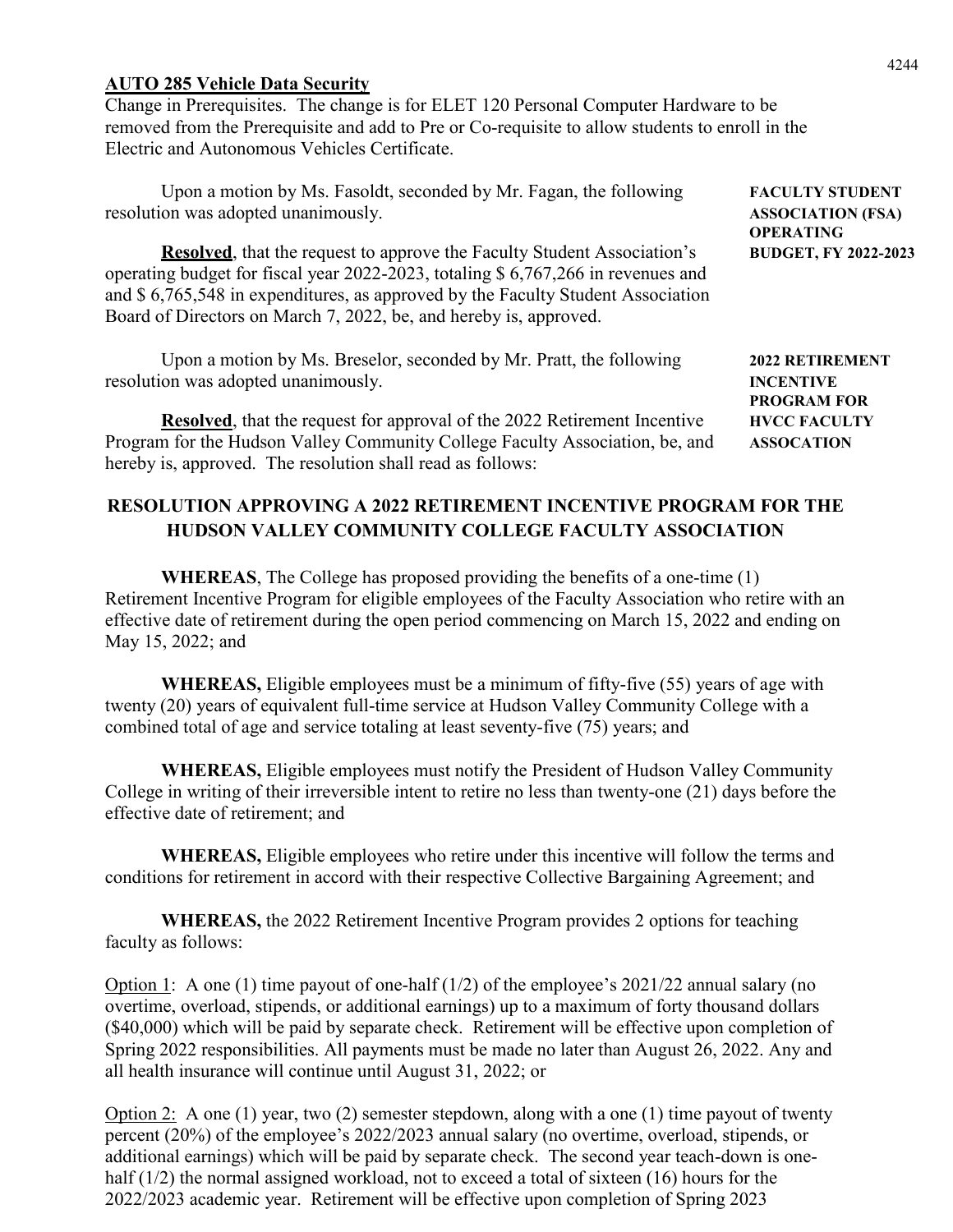responsibilities. All payments must be made no later than August 25, 2023. Any and all health insurance will continue until August 31, 2023; and

**WHEREAS,** The 2022 Retirement Incentive Program for non-teaching faculty will have similar terms and conditions as outlined above except the two (2) semester stepdown will be a fifty percent (50%) reduction in work hours; and

**WHEREAS,** Hudson Valley Community College has executed a Memorandum of Agreement with the Faculty Association outlining the parameters of the retirement incentive, now, therefore, be it

**RESOLVED,** that the request for approval of the Retirement Incentive Program commencing on March 15, 2022 and ending on May 15, 2022 and detailed above, be, and hereby is, approved.

| <b>INFORMATION ITEMS</b><br>The following information items were noted:                                                                                                                                       | <b>INFORMATION</b><br><b>ITEMS</b>  |
|---------------------------------------------------------------------------------------------------------------------------------------------------------------------------------------------------------------|-------------------------------------|
| A. DEPARTMENT CHAIRPERSON<br>1. School of STEM<br>Joseph Dana, Department Chair,<br>Engineering, Architecture, Construction, Computer Science and Mathematics Department,<br>$f/t$ prob. appt., eff. $3/7/22$ | \$64,661/yr<br>$+$ \$10,000 stipend |
| <b>B. FULL-TIME FACULTY</b><br>1. School of Health Sciences<br>Emily Murphy, Instructor,<br>Dental Hygiene,<br>f/t prob. appt., eff. $9/1/22$                                                                 | \$48,981/yr                         |
| <b>C. NON-TEACHING PROFESSIONALS</b><br>1. Administration and Finance<br>Kristin Kilmer, Financial Aid Advisor,<br>Financial Aid,<br>f/t prob. appt., eff. $3/21/22$                                          | \$41,000/yr                         |
| Daniel Seaman, Director of Facilities,<br>Facilities/Physical Plant,<br>f/t appt., eff. $3/14/22$ or thereafter                                                                                               | \$120,000/yr                        |
| 2. Educational Opportunity Center<br>Darien Orange, Counselor,<br><b>Educational Opportunity Center,</b><br>f/t prob. appt., eff. $3/21/22$ or thereafter                                                     | \$46,000/yr                         |
| Sharon Thomas, Assistant to the Coordinator of Student Services,<br><b>Educational Opportunity Center,</b><br>f/t appt., eff. $3/4/22$ or thereafter                                                          | \$38,000/yr                         |
| 3. Student Affairs<br>Robyn Peterson, Technical Assistant,<br>Office of Enrollment Services and Registrar,<br>f/t prob. appt., eff. $2/23/22$ or thereafter                                                   | \$37,500/yr                         |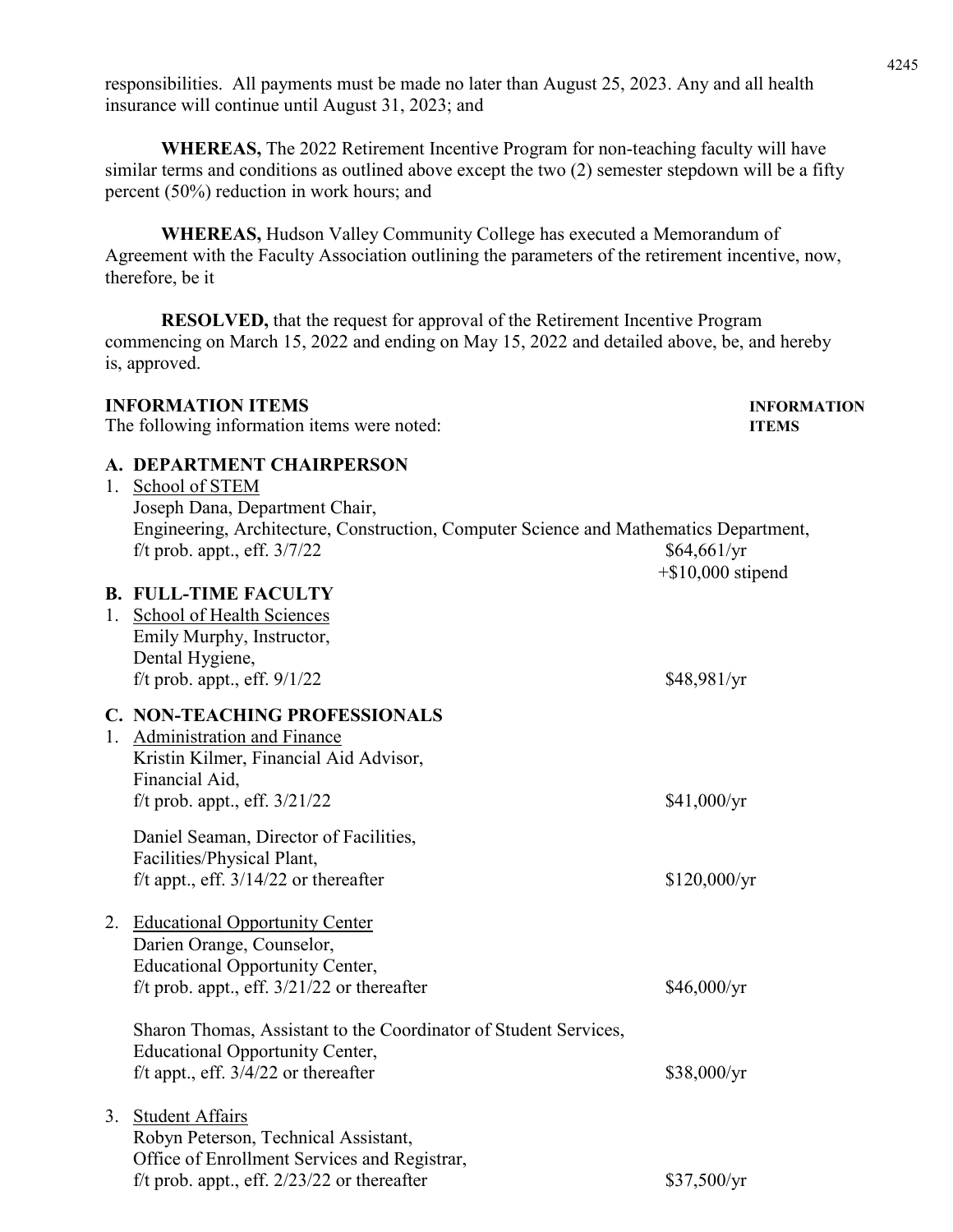#### **D. FULL-TIME NON-INSTRUCTIONAL/CLASSIFIED STAFF**

# 1. Administration Susan Geary, Principal Account Clerk, Facilities/Physical Plant, f/t appt., eff.  $3/23/22$  or thereafter  $$ 21.1459/hr$ Olizia Menendez, Custodial Worker, Facilities/Physical Plant, f/t prob. appt., eff.  $3/3/22$  or thereafter  $$15.00/hr$ Tracy Ward, Custodial Worker, Facilities/Physical Plant,  $f/t$  prob. appt., eff.  $3/3/22$  or thereafter \$15.00/hr Justin Waters, Special Assignment Custodial Worker, Facilities/Physical Plant, f/t prob. appt., eff.  $3/3/22$  or thereafter \$15.59/hr **E. PART-TIME FACULTY** 1. Academics Christine Macaione, Instructor, Community and Professional Education,  $p/t$  appt., eff.  $3/4/22$  or thereafter \$25.00/hr

#### **F. RESIGNATIONS**

- 1. Jonathan Brennan, Chief Information Officer, eff. 1/24/22
- 2. Wendy Carpenter, Assistant Coordinator of Student Services-Testing, EOC, eff. 3/10/22
- 3. Robert Haney, Assistant Director of Human Resources, eff. 4/8/22
- 4. Matthew Lansing, Assistant Professor, Mortuary Sciences, eff. 5/14/22

# **G. RETIREMENT**

- 1. Cheryl Beauchamp, Director of Grants, eff. 3/4/22
- 2. Robert Connolly, Offset Printer, Creative Services, eff. 3/31/22
- 3. Joseph Forget, Associate Professor, EOC Culinary Training, eff. 6/27/22
- 4. Deborah Richey, Director of Human Resources, eff. 9/9/22
- 5. Thomas Towsley, Campus Peace Officer, Public Safety, eff. 3/31/22

# **H. HVCC MONTHLY FINANCIAL REPORTS**

- 1. 2021-2022 Fiscal Year Operating Budget Summary as of 2/28/2022
- 2. Capital Expenditures, February 2022 and cumulative

# **I. FACULTY STUDENT ASSOCIATION FINANCIAL REPORTS**

1. FSA Financial Reports, period ending 2/28/2022

# **J. ADVISORY BOARD APPOINTMENTS**

# 1. **School of STEM**

Building Systems Technology Michael J. Stump, President, Mullally Bros. Inc

Upon a motion by Dr. Jennings, seconded by Ms. Breselor, an **EXECUTIVE** executive session was called at 5:38 p.m. for the purposes of discussion **SESSION** of a personnel matter.